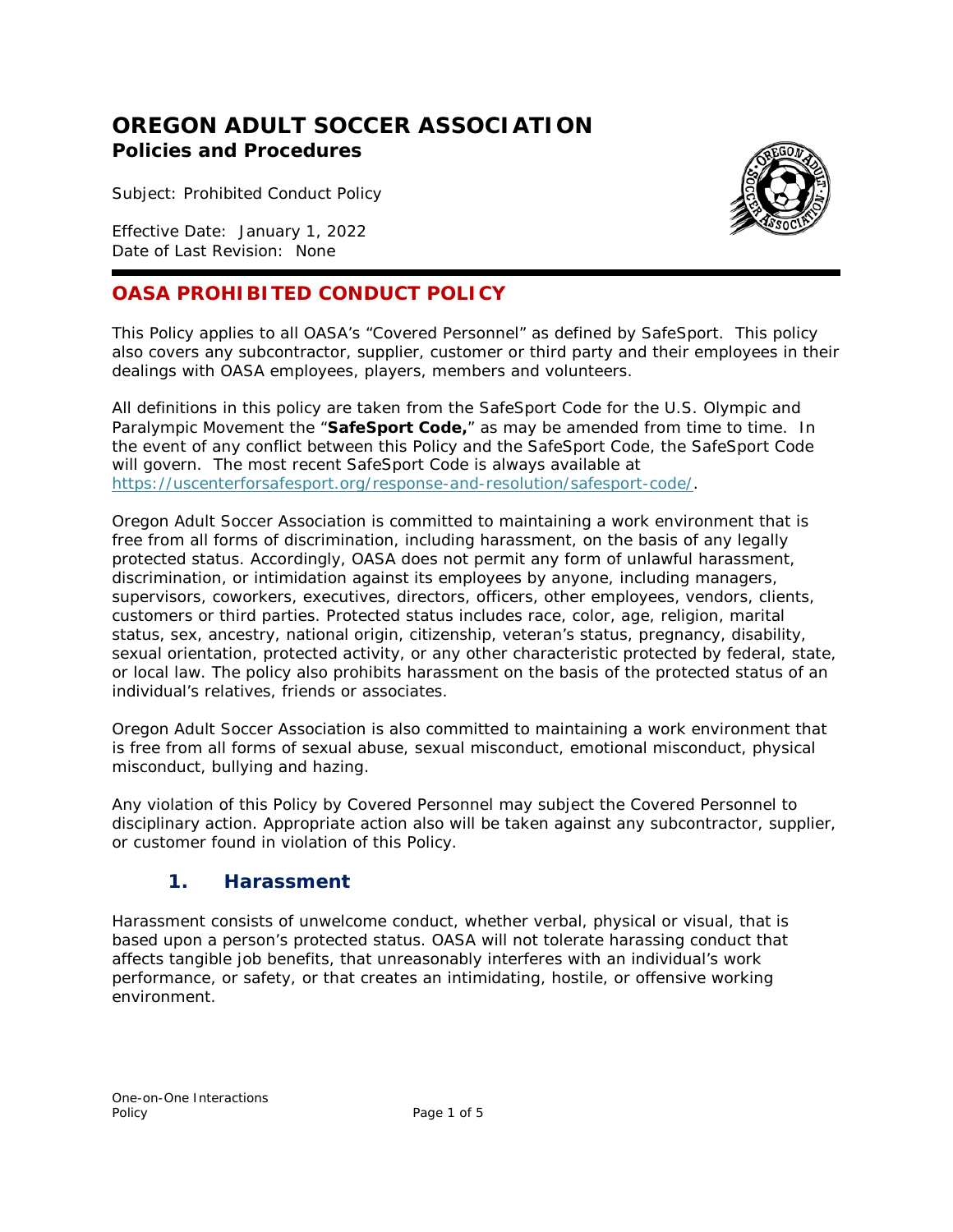Among the types of conduct prohibited by this policy are epithets, slurs, negative stereotyping, or intimidating acts based on an individual's protected status and the circulation or posting of written or graphic materials that show hostility toward an individual because of their protected status.

Prohibited conduct can also include jokes, kidding, or teasing about another person's protected status. While harassing conduct is unlawful only if it affects tangible job benefits and/or interferes unreasonably with work performance and creates an abusive or hostile work environment, this Policy forbids harassing conduct even when it does not rise to the level of a violation of law.

## **2. Sexual Harassment**

Sexual harassment deserves special mention. Unwelcome sexual advances, requests for sexual favors, and other verbal, written, or physical conduct of a sexual nature constitute sexual harassment when:

- submission to such conduct is made either explicitly or implicitly a term or condition of the individual's employment;
- submission to or rejection of such conduct by an individual is used as the basis for an employment decision affecting that individual; or
- such conduct has the purpose or effect of unreasonably interfering with an individual's work performance and creating an intimidating, hostile, or offensive working environment.

Sexual harassment may involve individuals of the same or different gender. It may also occur between individuals of any employment status.

Examples of conduct which may constitute sexual harassment and are prohibited by this Policy include, but are not limited to:

- unnecessary touching, patting, hugging, pinching, or brushing against a person's body;
- staring, ogling, leering, or whistling at a person;
- continued or repeated verbal abuse of a sexual nature;
- sexually explicit statements, sexual flirtations, advances, propositions, subtle pressure for sexual activity, comments, questions, jokes, or anecdotes;
- graphic or degrading comments about a person's clothing, body or sexual activity;
- sexually suggestive objects, cartoons, posters, calendars, or pictures in the workplace;
- suggestive or obscene letters, notes or invitations;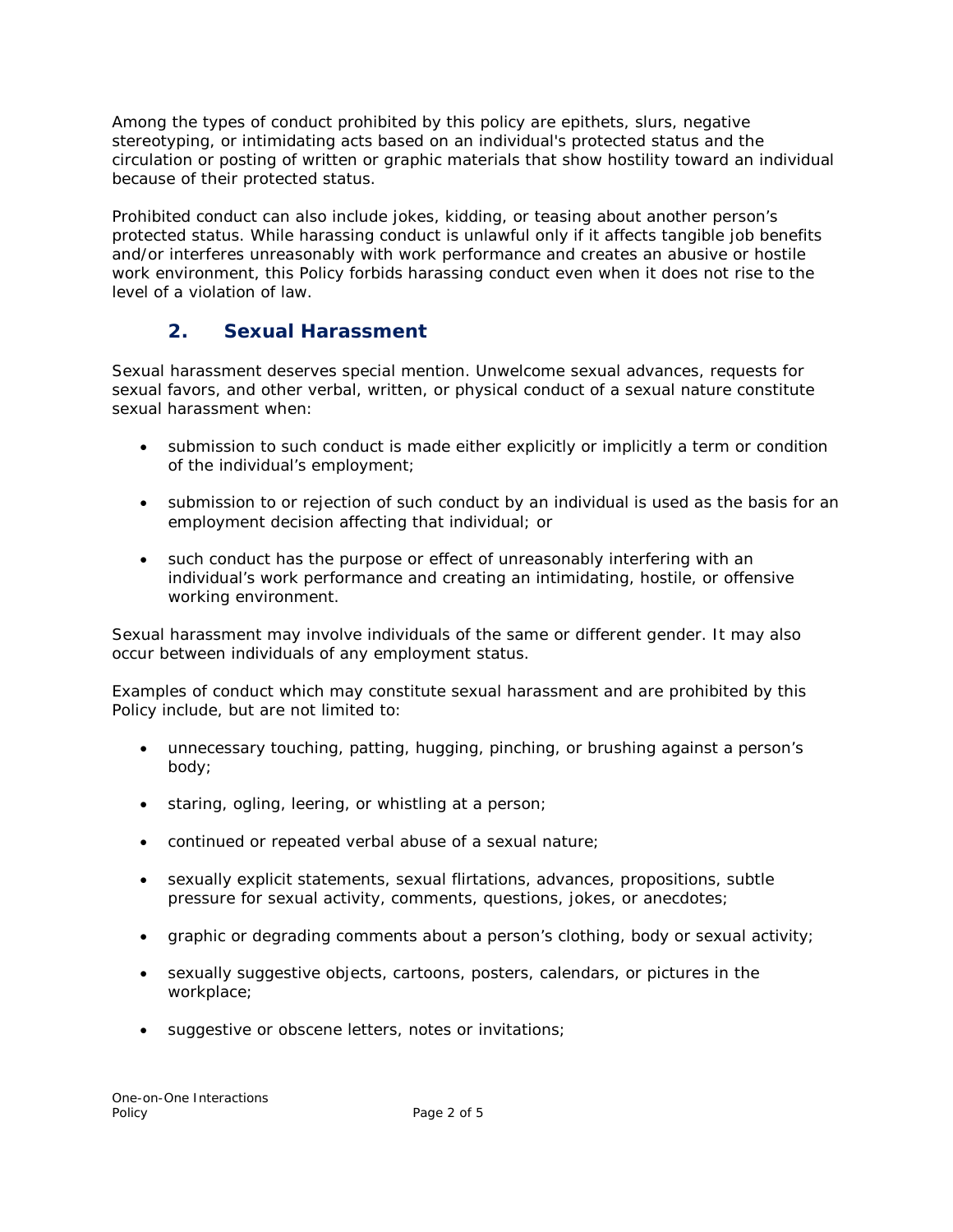- harassing use of electronic mail, electronic or instant messaging, or telephone communication systems; or
- other physical or verbal conduct of a sexual nature.

OASA prohibits managers and supervisors from threatening or insinuating, either explicitly or implicitly, that an employee's submission to or rejection of sexual advances will in any way influence any personnel decision regarding that employee's wages, assigned duties, advancement, evaluation, shifts, career development, or any other condition of employment.

## **3. Racial, Religious, or National Origin Harassment**

Racial, religious, or national origin harassment deserves special mention as well, and is expressly prohibited by OASA. Racial, religious, or national origin harassment includes any verbal, written, or physical act in which race, religion, or national origin is used or implied in a manner which would make a reasonable person uncomfortable in the work environment or which would interfere with the person's ability to perform the job. Examples of race, religious or national origin harassment may include, but are not limited to:

- jokes, which include reference to race, religion, or national origin;
- the display or use of objects or pictures which adversely reflect on a person's race, religion, or national origin; or
- use of pejorative or demeaning language regarding a person's race, religion, or national origin.

## **4. Child Sexual Abuse**

Any sexual activity with a child is prohibited. This includes sexual contact with a child that is accomplished by deception, manipulation, force, or threat of force, regardless of the age of the participants, and all sexual interactions between an adult and a child, regardless of whether there is deception, or the child understands the sexual nature of the activity.

## **5. Sexual Misconduct**

Any sexual interaction between an athlete and an individual with evaluative, direct, or indirect authority is prohibited. Such relationships involve an imbalance of power and are likely to impair judgment or be exploitative. This section does not apply to a pre-existing relationship between two spouses or life partners.

## **6. Emotional Misconduct**

One-on-One Interactions<br>Policy Emotional misconduct in all forms is prohibited. Emotional misconduct is a pattern of deliberate, non-contact behavior that has the potential to cause emotional or psychological harm to another person. Non-contact behaviors include verbal acts, physical acts, or acts that deny attention or support; or any act or conduct described as emotional abuse or misconduct under federal or state law (e.g., child abuse, child neglect). Emotional misconduct does not include professionally-accepted coaching methods of skill enhancement, physical conditioning, team building, appropriate discipline or improving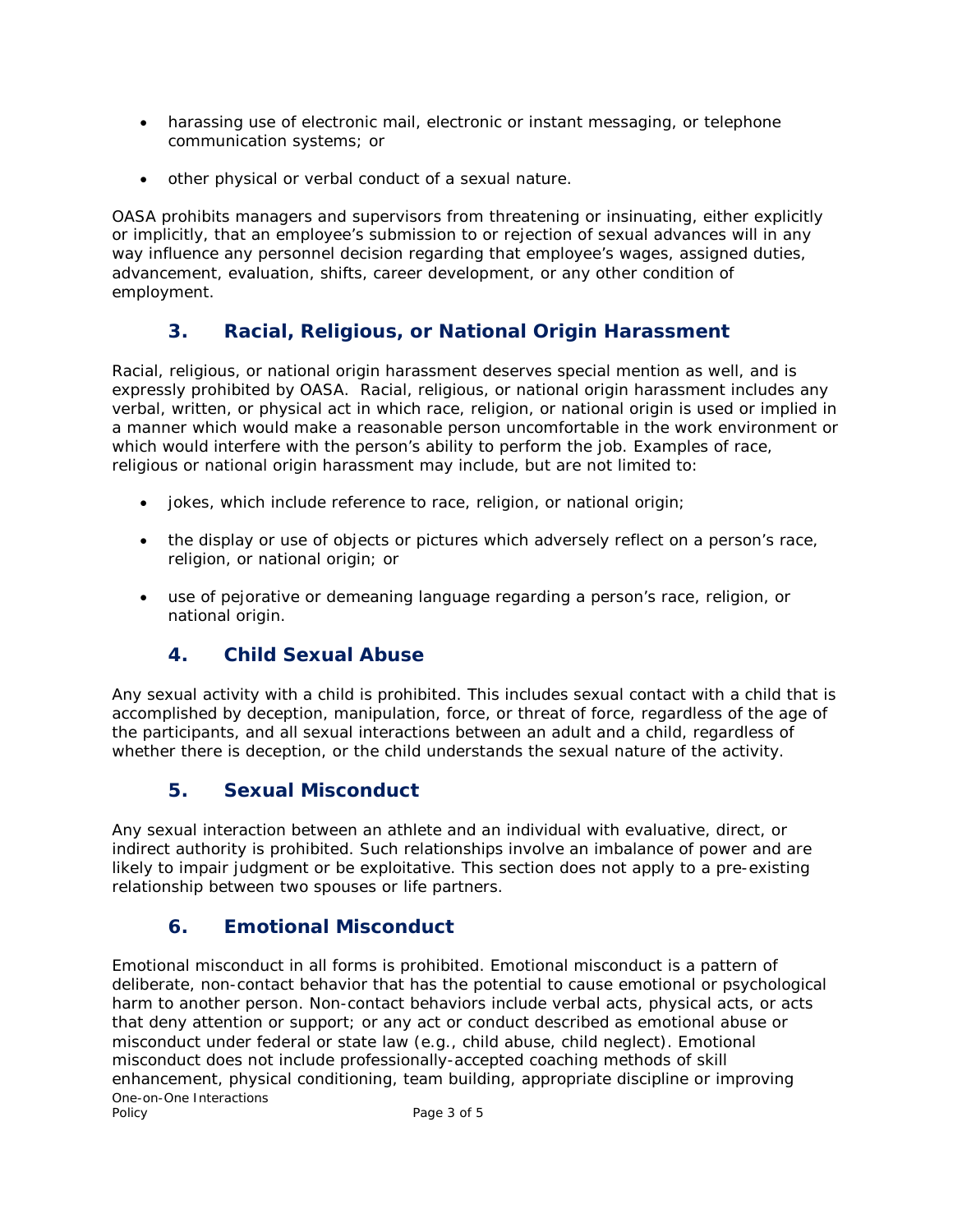athletic performance.

# **7. Physical Misconduct**

Physical misconduct in all forms is prohibited. Physical misconduct is defined as contact or non-contact conduct that results in, or reasonably threatens to, cause physical harm to another person; or any act or conduct described as physical abuse or misconduct under federal or state law (e.g., child abuse, child neglect, assault). Physical misconduct does not include professionally-accepted coaching methods of skill enhancement, physical conditioning, team building, appropriate discipline or improving athletic performance. For example, hitting and punching are well-regulated forms of contact in combat sports but have no place in soccer.

# **8. Bullying**

Intentional, persistent, and repeated pattern of committing or willfully tolerating physical and non-physical behaviors that are intended, or have the reasonable potential, to cause fear, humiliation, or physical harm in an attempt to socially exclude, diminish or isolate the targeted athlete(s), as a condition of membership are prohibited. Bullying does not include group or team behaviors that (a) are meant to establish normative team behaviors, or (b) promote team cohesion.

## **9. Hazing**

Coercing, requiring, forcing, or willfully tolerating any humiliating, unwelcome or dangerous activity that serves as a condition for (a) joining a group or (b) being socially accepted by a group's members are prohibited. Hazing does not include group or team activities that (a) are meant to establish normative team behaviors or (b) promote team cohesion.

#### **10. Procedures for Complaints, Investigations and Corrective Action**

All Covered Persons are responsible to help ensure that we avoid misconduct. OASA cannot act to eliminate misconduct unless it has notice of the conduct. Covered Persons are charged with reporting any concerns regarding compliance with the Safe Soccer Framework in the manner provided in the Section entitled "Obligation of U.S. Soccer Program Participants to Report." For the avoidance of doubt, in some instances, Covered Persons will be required to report to law enforcement and/or the U.S. Center for SafeSport.

Furthermore, Oregon Adult Soccer Association employees are responsible to help assure that the work environment, on or off-premises, is free from harassment. All employees have an obligation to promptly report any allegedly harassing conduct they are the subject of, that they learn of, or that they witness. Our Policy provides for immediate notice of problems to the persons designated in this Policy so that we may address and resolve any problems as quickly as possible.